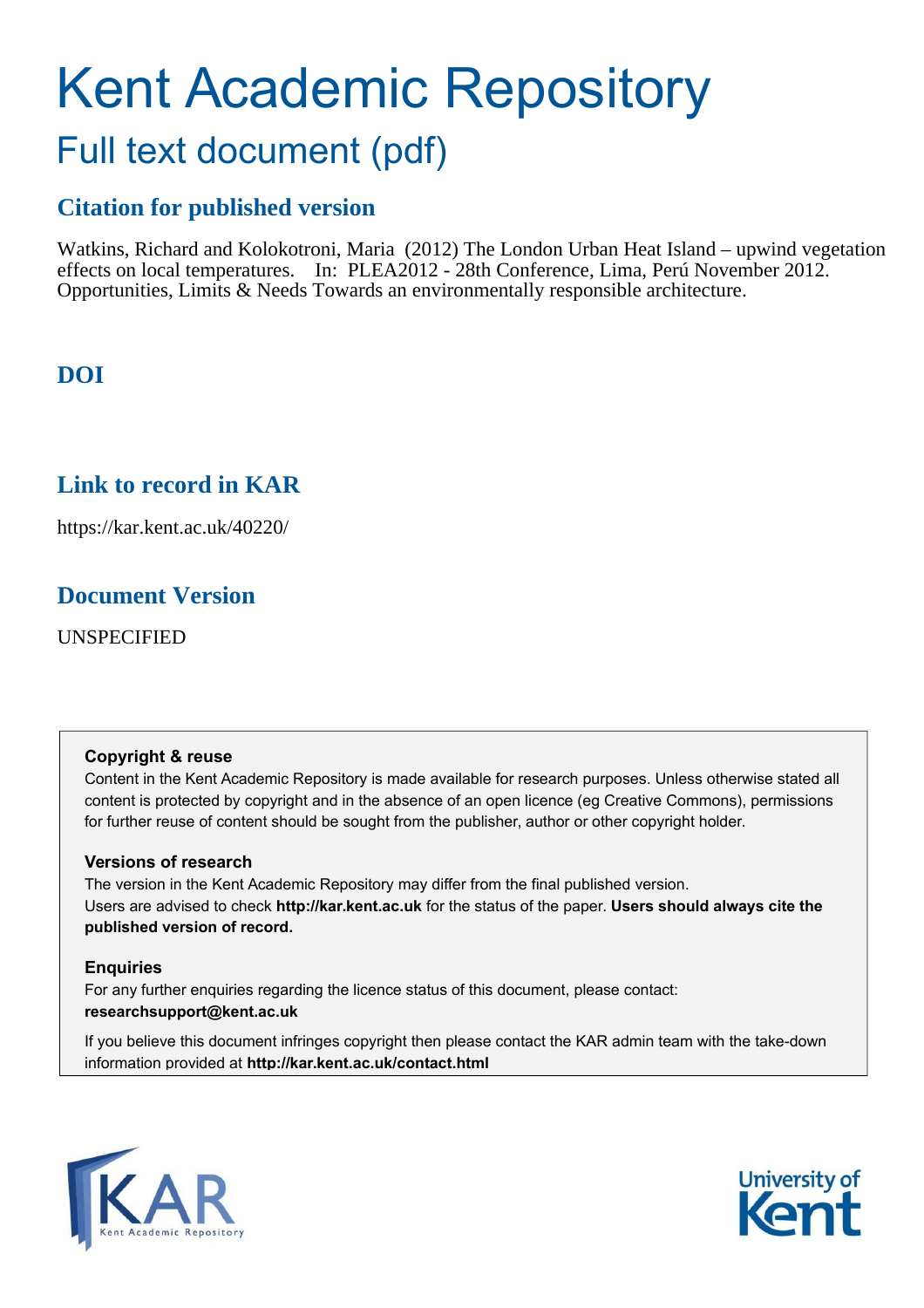# **The London Urban Heat Island – Upwind Vegetation Effects on Local Temperatures**

Richard Watkins<sup>1</sup>, Maria Kolokotroni<sup>2</sup>

<sup>1</sup>Kent School of Architecture, University of Kent, Canterbury, England  $2$ School of Engineering & Design, Brunel University, London, England

*ABSTRACT: Vegetation has the potential to cool the air in contact with it through evaporation of surface and transpirated water. This effect may have significant benefits in reducing the need for mechanical cooling of a building or increase comfort in outdoor spaces. The actual depression in air temperature is variable and uncertain in its degree and reach. Data from a large measurement exercise in London, UK, allowed a detailed analysis of the effect of greenness on the nearby temperatures. 24 measurement sites in urban areas were used to gather hourly air temperature data for two years. Aerial photography was used to analyse the percentage greenness in 16 sectors surrounding each measurement station. These results were used as the basis for calculating an "upwind greenness" value as the wind direction changed. This allowed a dynamic index to be used for calculating the effect of wind direction on temperature in the presence of evaporative cooling and demonstrate the link more effectively. Inner and outer greenness were analysed separately to assess the extent of the cooling effect. This has application to urban planning when deciding on more sustainable development incorporating deliberate greening of an area. Keywords: heat island, vegetation, transpiration, wind*

#### **INTRODUCTION**

The presence of plants can reduce temperatures inside and outside buildings in a number of ways, and their effects can be felt locally or at a distance. This paper is concerned with identifying the potential daytime cooling that may be available from the presence of vegetation near to a building's location.

 It can be difficult to assess and compare the reported cooling effects from different studies in the literature. This is because vegetation can cool in different ways, notably by shading the ground underneath, and by evapotranspiration, and the effectiveness of these will depend on wind speed, humidity, state of the soil, time of day, and season. Indeed a recent review study concluded that there was insufficient evidence to guide an urban greening programme [1]. However, we consider some examples of measurement and modelling studies to put the present work in perspective.

 The cooling effects of wooded areas were examined in Israel at 11 different urban sites, on calm summer days [2]. The bulk of the cooling effect was attributed to shading, which at noon averaged about 2.5°C with an additional 0.5°C of cooling attributed to other effects, presumably evapotranspiration. Cooler air was noticeable up to about 100m from the sites.

 Jauregui measured the effects of the large (500 ha) Chapultepec park in Mexico City [3]. This park contains

fountains, artificial lakes, trees, as well as museums and playgrounds. In an early morning transect, at the time of largest temperature contrast, the park was found to be 2- 3°C cooler than adjacent areas and the cooling effect extended about 2km (about the width of the park) beyond the park's boundary. The relative openness of the park, would have allowed a higher nocturnal radiative cooling rate compared to the surrounding urban area and would have contributed to the cooling effect.

 Relatively cool air over parkland may be advected to adjacent areas and help to cool buildings. Observations by Vu in West Tokyo [4], on a continuously sunny August day, showed that the air temperature in a 0.6km² park at midday, measured at 1.2m height, was more than 2°C lower than that measured in the surrounding commercial and parking areas. It was also determined that the park could reduce the noon air temperature in an adjacent commercial area by up to 1.5°C, over an area of about 0.5km².

 Modelling studies can offer an indication of the potential cooling, within their limits of accuracy. Honjo [5] used numerical modelling to estimate the effect of air flowing across a green area and on to an urban area again, in summer conditions in Japan. The green area was 100-400m long and set at 4°C cooler than the upstream and downstream urban areas. The study suggested that air temperature, at a height of 2m, could be reduced by about half the difference in the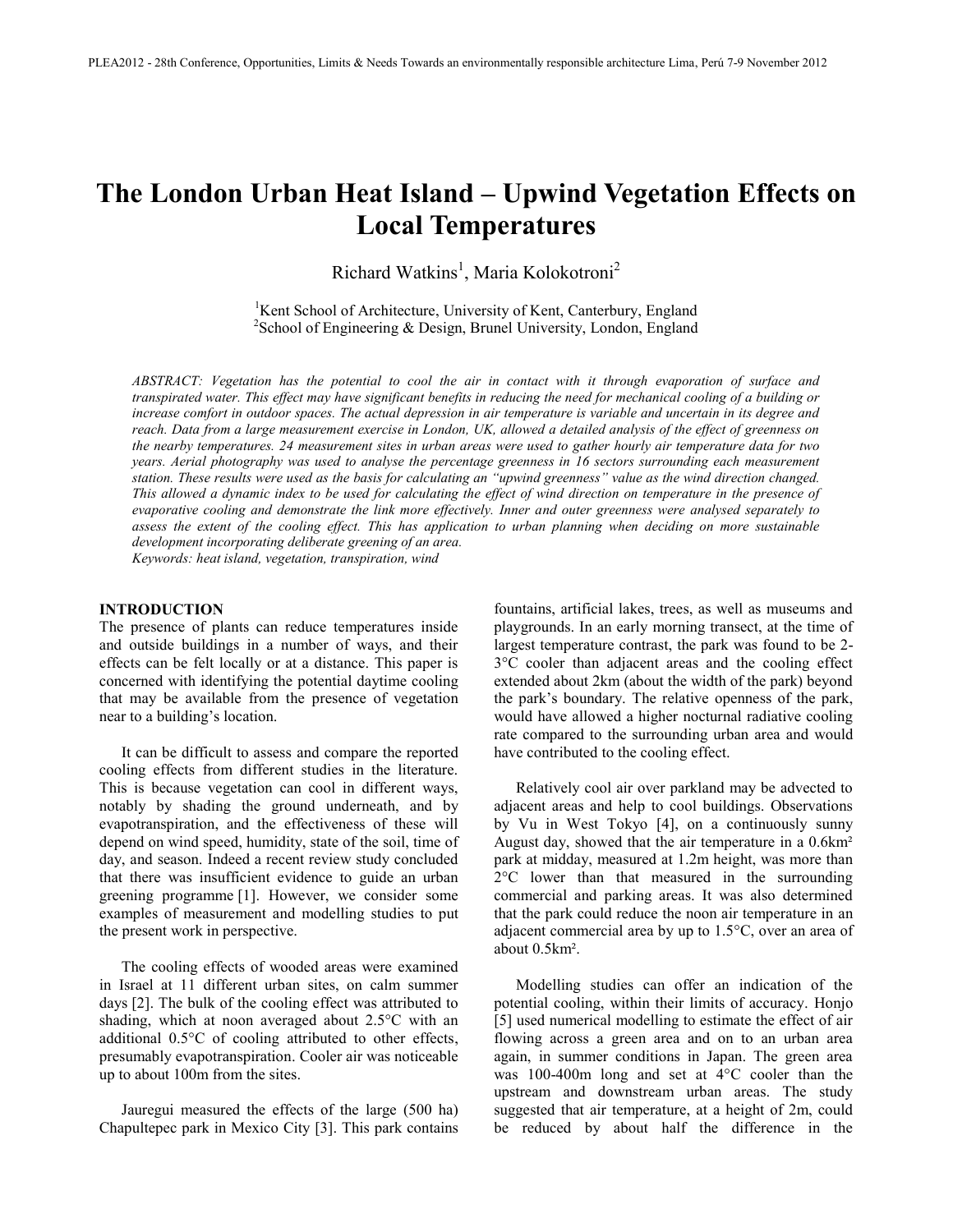urban:green surface temperatures, i.e. 2°C. Moreover, the results suggested that a succession of relatively small green areas is more effective in cooling air than a single large one.

Ng used the software ENVI-met to model the effect of vegetation on air temperatures at pedestrian level in Hong Kong [6]. He concluded that if one third of the urban area were planted with trees, the air temperature would reduce by 1°C.

 This selection of studies suggests vegetation will impart a definite and useful cooling effect upon the local air, but that the extent and degree of the effect is very difficult to predict. One aspect of this process is the degree of greenness in the upwind area of a site, which in general will vary in different directions. It is hypothesized that the upwind greenness is more strongly associated with a lowering of temperature than the general greenness of a site.

#### **BACKGROUND**

The present study is based on an analysis of air temperature data collected at 24 sites in London, UK, over a two year period. This was part of a wider study measuring hourly simultaneous air temperatures across London using 85 measurement stations to assess the impact of the urban heat island on the cooling load of buildings [7]. See Fig. 1. All air temperatures were measured at 6m height inside radiation shields, generally attached to, but offset from, street lighting columns



*Figure 1: Measurement stations across London for measuring hourly air temperature at 6m height.* 

 Previous analysis of these data has considered the effect of the heat island on cooling demand and how this relates to a concomitant reduction of the heating demand [8, 9]. The balance of these is very much dependent on the internal gains in buildings as well as their geographical position within the urban heat island [10]. Greenness was one of the factors investigated in a regression analysis of the impact of various site parameters on local air temperature [11]. It was found to be associated with a cooler temperature, but was of lesser importance than local surface albedo. In that study local influences were examined up to a 50m radius of any particular site, but a wider potential for affecting microclimate is explored in this paper (up to 500m).

#### **METHOD**

Air temperature data from a sub-sample of 24 sites was selected to cover different types of location within the London conurbation. The hourly data used for the analysis were taken from two summer periods (August and September 1999 and July, August and September 2000), a total of 153 days. Daytime data alone were used, when evapotranspiration is active, to reveal the potential impact of vegetation more effectively.

#### **Image analysis**

Each of the 24 sites was assessed for its presence of vegetation using aerial images. A literature review suggested that a few hundred metres was a typical limit of influence of a green area, and the area within 500 metres of a site was chosen for assessment. The assessment circle was also divided into sectors to enable analysis by wind direction. An inner circle to 125 m radius, and outer annulus were also defined. This provided for the percentage greenness to be measured in 16 places (8 sectors; inner and outer).

 For each site, nine aerial photographs were obtained from the internet (Cities Revealed – images from Geoinformation Systems) and joined together to cover a 1.5km square. Using Golden Software's Surfer programme, a sector reticule was drawn and this was embedded in the 1.5km image after centring on the measurement site. This was exported as a single JPEG image and then converted to a TIFF image.

 Image analysis software, Scion Image, was used to measure the area of all green areas, after scaling. Scion Image could measure only 8-bit colour images, and it was necessary to convert the 24-bit images to 8-bit first. Because a good deal of colour information is lost in the process, the measurement work was done with a 24-bit image loaded in a separate programme and registered with the Scion image window, so that in cases of ambiguity, the clearer picture could be consulted. Area measurement data were transferred directly to Excel from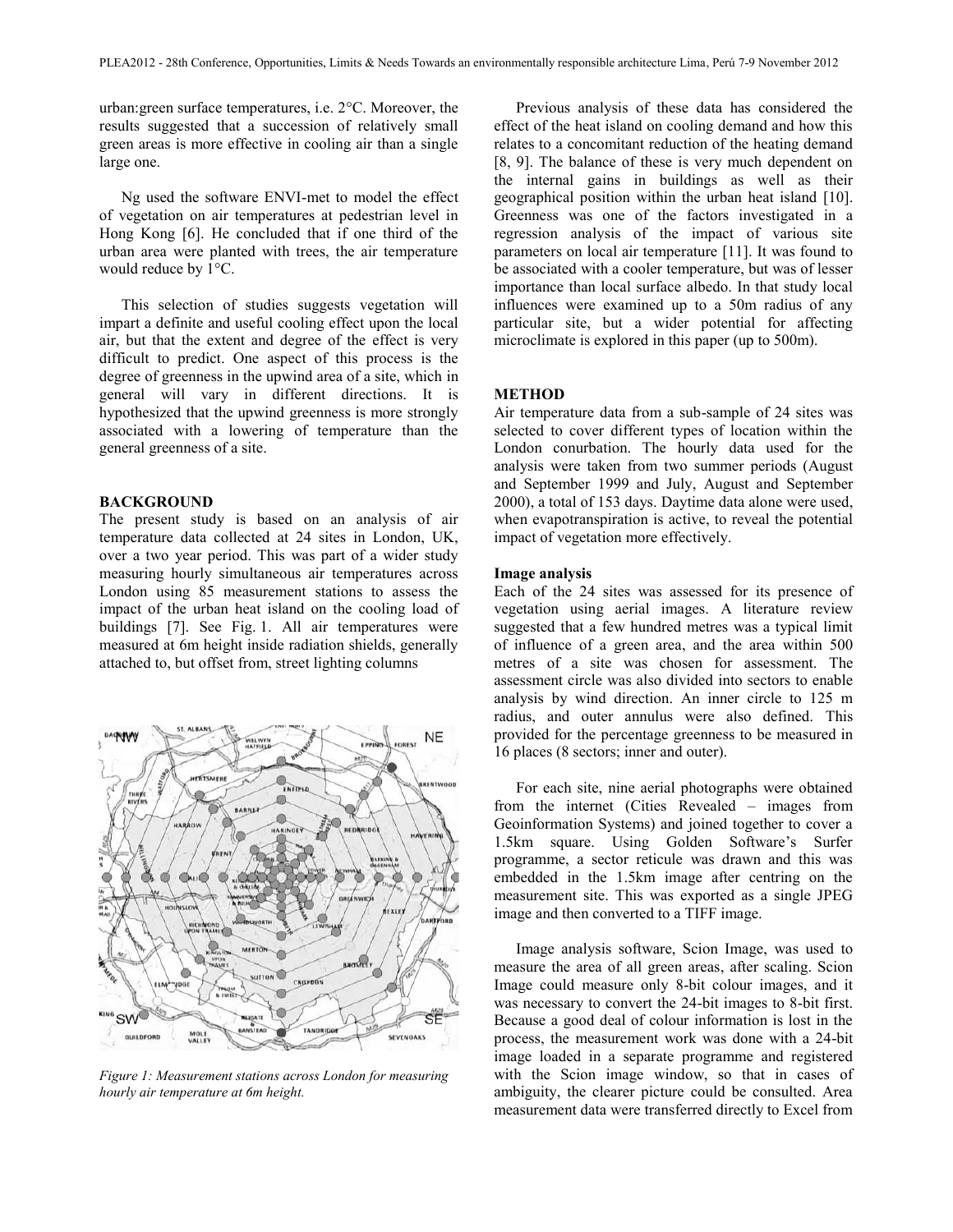Scion Image and the 16 sectorial greenness percentages per site were then calculated.

 Fig. 2 shows an example of measurement for one site, at Regents Park, central London. Green areas, drawn dashed in black and white, are shown ready for measurement in the NW to N sector.



*Figure 2: Determining the percentage greenness of each sector at a measurement site. Each sector was divided into an inner and outer section.* 

#### **Statistical analysis**

The percentage values of greenness by 45° sector, at inner (125m) and outer (125-500m) distances were used to produce an upwind greenness value. This was derived as follows:

The wind direction each hour was rounded to the nearest 45° compass direction.

• The percentage greennesses of the two 45° sectors adjacent to this were averaged to give a mean greenness of the relevant upwind quadrant (90° sector) for one hour.

• The quadrant values for the daytime hours in a particular day were then averaged.

• The resulting mean upwind percentage greenness was then compared to a threshold of 30%, and a greenness index ascribed a value of 1 (less than 30% greenness) or 2 (30% or higher greenness).

This greenness index was computed for each of the 153 days of the dataset for the 24 sites and analysed with the corresponding mean temperature difference  $(\Delta T)$ , i.e. the local heat island intensity, between the site and a rural reference station 18 miles (29 km) west of London.

 The assumption here was that land cover downwind of a site is much less relevant, and that stronger associations with  $\Delta T$  would be found by examining the upwind land cover. Using Statistica software, a factorial ANOVA was run on  $\Delta T$  and: Upwind InnerGreen index (a value of 1 or 2) and Upwind OuterGreen index (a values of 1 or 2). A factorial design allows the separate evaluation of, for example, the effect of high outer greenness combined with low inner greenness for a site.

 To identify the effect of considering upwind greenness, the data were analysed in two stages. The "site" greenness was used in the ANOVA first. Site greenness used a mean value of all eight sectorial percentage greennesses which was then compared to the 30% threshold and assigned a greenness index of 1 or 2. This was done for the inner and the outer areas separately. A second ANOVA was then run on the upwind version of the data.

#### **RESULTS**

Figs. 3 and 4 show the results of the factorial ANOVA of both the site mean greenness and of the upwind greenness.



*Figure 3: The mean urban heat island intensity of 24 sites grouped according to each site's inner and outer greenness index (daytime).* 

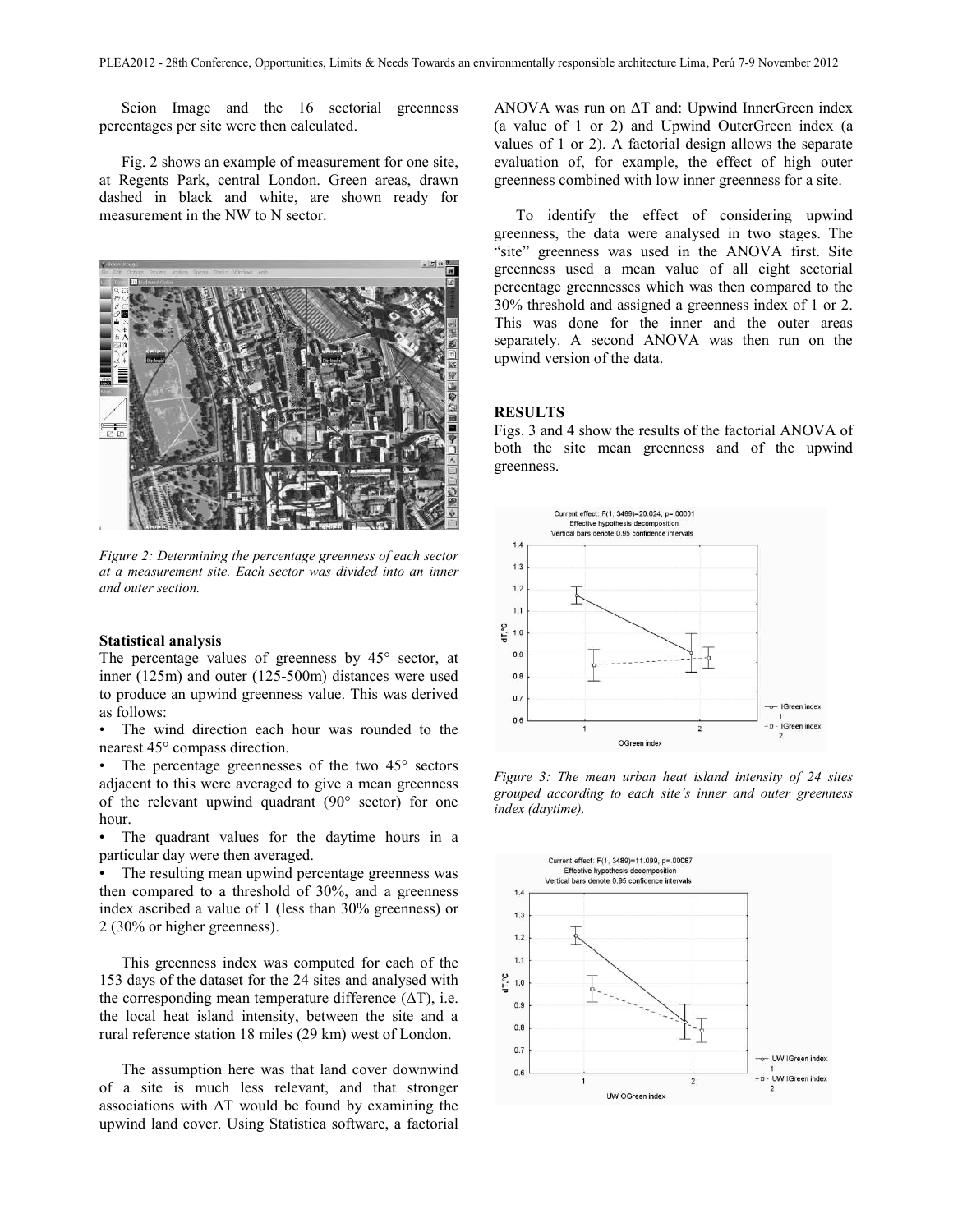*Figure 4: The mean urban heat island intensity of 24 sites grouped according to each site's inner and outer upwind greenness index (daytime).* 

 The ANOVAs shows the interaction between the inner and outer greenness of a site on the mean urban heat island intensity  $(\Delta T)$  for the grouping. The vertical bars in both figures show the range within which the true means are likely to lie, with a statistical confidence of 95%.

 The most obvious result from comparing the two figures is that there is a clearer differentiation of the sites with higher greenness when that is considered in terms of the upwind direction alone. The wider separation of the groups is also associated with a higher degree of confidence in the results as there is no longer an overlap in the confidence intervals of high inner greenness means. In addition, in Fig. 4, all greener groups now become cooler (a lower  $\Delta T$ ) at the higher greenness index.

 The main results from looking at site and upwind greenness are:

- **Any** high greenness (inner or outer for the whole site, or inner or outer upwind) is associated with a group of sites that have a lower temperature.
- Sites with high **upwind** inner and outer greenness are cooler by 0.42°C than sites with low upwind inner and outer greenness.
- Sites with high **site** inner and outer greenness are cooler by 0.29°C than sites with low site inner and outer greenness.
- When there is low **inner** greenness (site or upwind), the effect of outer greenness is greater where this is upwind (0.38°C reduction compared to 0.27°C).

 The results show that greenness is associated with a lower air temperature. When two areas of green land are in line with the wind direction towards the measurement station there is a maximum reduction of mean temperature (0.42°C) between this group and the group with areas of low green land in line with the wind direction.

 When a site has low inner greenness, the effect of outer green land on reducing the temperature is more pronounced when this is in line with the wind direction. This and the other results seem intuitively correct, but the confidence bands shown on the ANOVA figures, which are based on a sample of 24 sites, mean that the distinction between site and upwind, or dynamic percentage greenness is indicative of a likely effect rather than good evidence for it.

#### **DISCUSSION**

One of the attractions of greenness for urban planning is the ability of plants to cool the air, which is likely to become more important in many cities with continually increasing concentrations of greenhouse gases. An uncertainty is the degree and spatial extent of the daytime cooling, as well as the reduction in ground radiative cooling at night-time.

 The current study has looked at the effects of green areas upwind and in-line with a location. Although the results are promising, greater confidence and detail is needed to be able to contribute to urban planning guidelines. One of the reasons for the comparatively small effect observed when considering upwind rather than general greenness is that both wind direction and wind speed in urban environments can be very variable. The wind data used in this analysis is taken from the regional meteorological station, at Heathrow Airport, up to 25 miles (40 km) from some of the measurement stations.

 At low wind speeds, convection currents in urban areas can further complicate the wind regime, and at night-time local circulations of air currents have been observed between urban parkland and the surrounding area [12]. Another characteristic that is likely to affect the spatial influence of green areas is their size. In the analysis of upwind greenness a fixed area of potential influence was used, up to 0.5km away. No attempt was made to distinguish between a sectorial area of, for example, 100% greenness, which was isolated, and one that was part of a much larger parkland area. Similarly the grouping of data using a threshold of 30% greenness may not have drawn a high enough distinction between green areas and non-green areas, and allowed the urban built fraction to have too great a confounding influence.

 Nevertheless, the data and results provide some evidence to support the application of planting upwind of more built up areas in order to modify the latter's microclimate. This planting need not necessarily be monolithic, but may beneficially be distributed at a number of small sites upwind and close to urban areas liable to higher temperatures.

#### **CONCLUSION**

Long term measurements of air temperature in the conurbation of London have been used to assess whether a site's air temperature is related to the presence of green areas. 24 sites were investigated and using image analysis of aerial photographs the percentage greenness in each of eight 45° sectors was calculated. Further, the inner part of the sector to 125m radius was evaluated separately from the outer part, up to 500m radius.